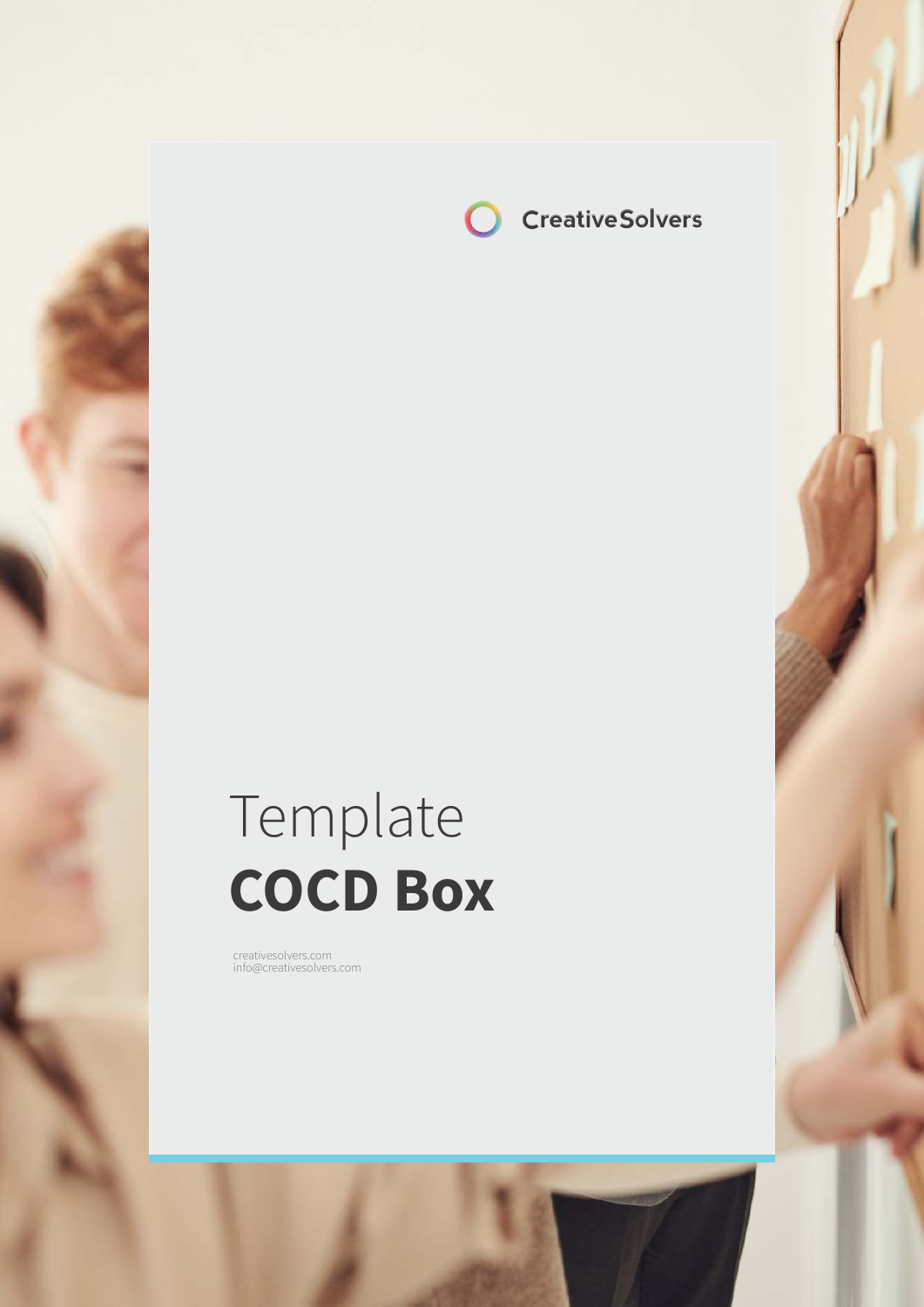## Organiseer brainstorm ideeën op **originaliteit & haalbaarheid**



### **COCD BOX INTRODUCTION**

The COCD Box is a method used to converge brainstorming ideas. This is done on the basis of two criteria. The first criteria is the originality of the ideas, whereby it is examined whether the idea is known / normal or innovative. The second criteria is its feasibility, which concerns the degree of difficulty of implementation and realization. The technical feasibility and financial possibility are also taken into account.

The COCD Box is divided into three categories; How, Now and Wow. "How" ideas are innovative, but not yet feasible. "Now" ideas are known, they may already exist and are easy to implement. "Wow" ideas are innovative and achievable at the same time. Ultimately, the goal is to collect as many "Wow" ideas as possible.

This method was developed by the organization Center for Development of Creative Thinking or COCD, from which the name of the method is also derived.

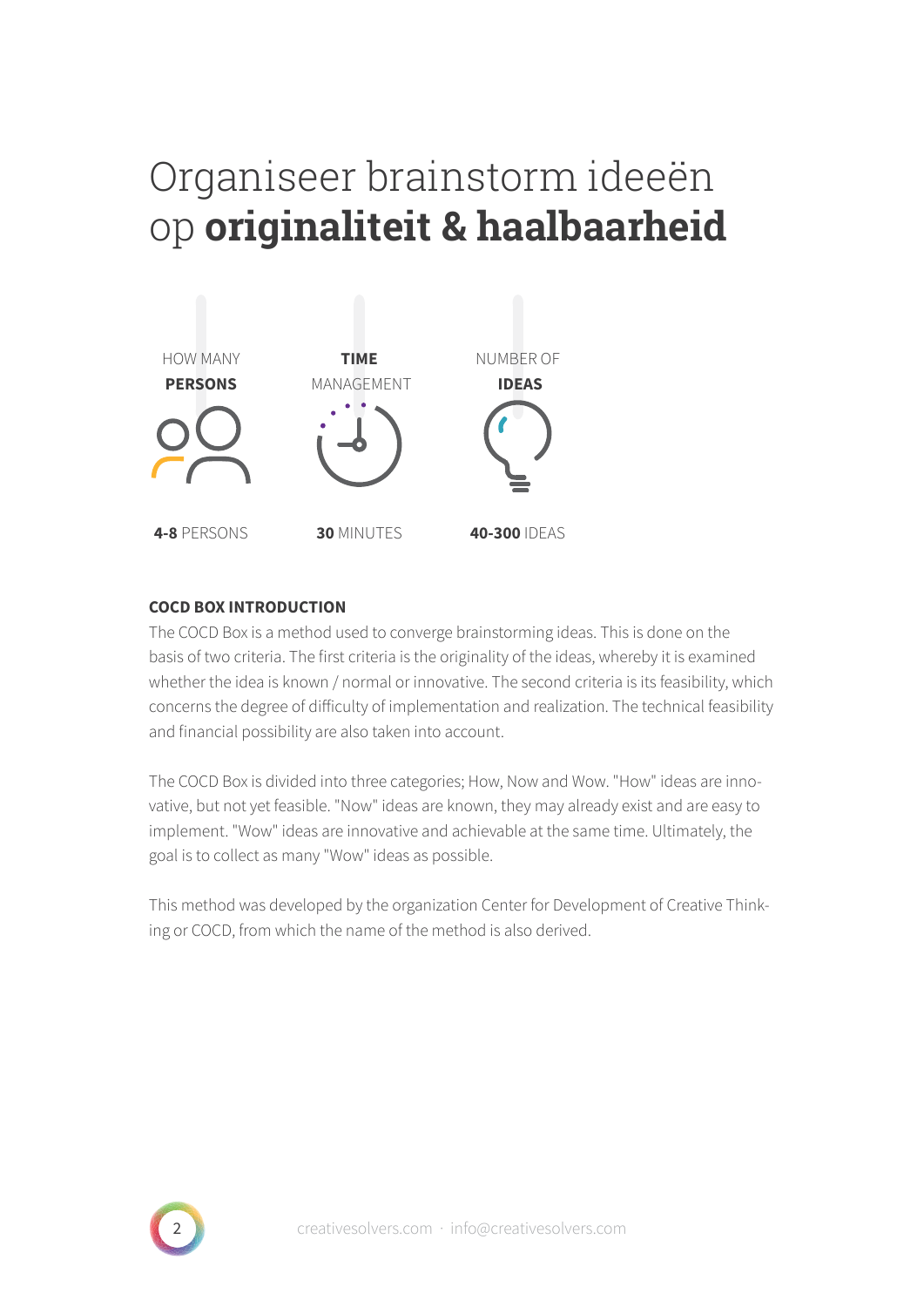## **Executing** the Method

#### Using the Template ∩

Print out the template and put down or hang up the matrix. If it is too small, draw the matrix yourself on a flip chart or a large sheet of paper (A3 format or larger).

#### Collect ideas  $\bigcap$

Collect all ideas on post-its and number them.

#### Distribute stickers ∩

Each group member receives yellow, blue and red stickers. The number of stickers is calculated by dividing the total number of ideas by the total number of group members. Then divide the number of stickers over the three colors.

#### Select ideas ∩

Individually select the "best" ideas and determine whether they are yellow (How), blue (Now) or red (Wow) ideas.

#### Number selection ∩

Each group member writes the number of the selected ideas on a post-it, divided into the How, Now, Wow category. Write the number of the chosen idea on the corresponding color sticker.

### Paste stickers

Stick the colored stickers with the corresponding idea. Arrange the COCD Box based on the majority of the color sticker on the idea.

#### Choosing the best ideas ∩

Select the three most interesting ideas and finally develop three "Wow" ideas into three complete ideas. If necessary, several ideas can be combined into a single idea.

Tick off the steps